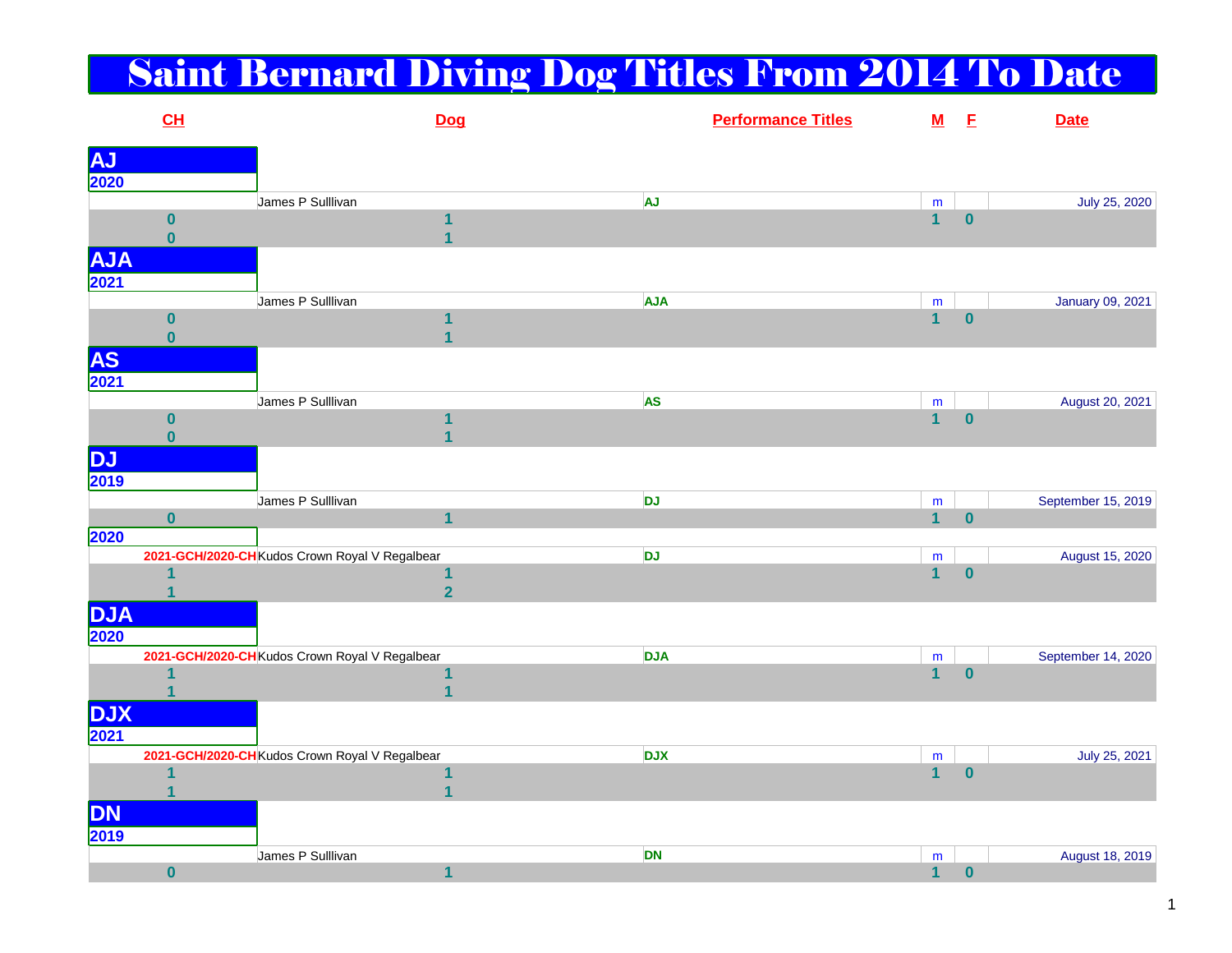| CL                       | <b>Dog</b>                                     |                  | <b>Performance Titles</b><br>${\bf M}$ | E        | <b>Date</b>        |
|--------------------------|------------------------------------------------|------------------|----------------------------------------|----------|--------------------|
| 2020                     |                                                |                  |                                        |          |                    |
|                          | 2021-GCH/2020-CH Kudos Crown Royal V Regalbear | <b>DN</b>        | m                                      |          | July 26, 2020      |
| $\overline{1}$           | $\mathbf{1}$                                   |                  | $\mathbf{1}$                           | $\bf{0}$ |                    |
| 2021                     |                                                |                  |                                        |          |                    |
|                          | 2021-CH Thunder Kegs Ablaze V Hudson           | DN               |                                        |          | August 22, 2021    |
| 1                        | 1                                              |                  | $\bf{0}$                               | 1        |                    |
| $\overline{2}$           | $\overline{\mathbf{3}}$                        |                  |                                        |          |                    |
| DS                       |                                                |                  |                                        |          |                    |
| 2020                     |                                                |                  |                                        |          |                    |
|                          | James P Sulllivan                              | <b>DS</b>        | m                                      |          | June 20, 2020      |
| $\boldsymbol{0}$         | 1                                              |                  | $\overline{1}$                         | $\bf{0}$ |                    |
| $\mathbf{0}$             | 1                                              |                  |                                        |          |                    |
| <b>DSA</b>               |                                                |                  |                                        |          |                    |
| 2020                     |                                                |                  |                                        |          |                    |
|                          | James P Sulllivan                              | <b>DSA</b>       | ${\bf m}$                              |          | August 14, 2020    |
| $\boldsymbol{0}$         | 1                                              |                  | $\mathbf{1}$                           | $\bf{0}$ |                    |
| $\mathbf{0}$             | $\overline{1}$                                 |                  |                                        |          |                    |
| <b>DSX</b>               |                                                |                  |                                        |          |                    |
|                          |                                                |                  |                                        |          |                    |
| 2020                     | James P Sulllivan                              | <b>DSX</b>       |                                        |          |                    |
| $\bf{0}$                 | 1                                              |                  | m<br>$\overline{1}$                    | $\bf{0}$ | October 01, 2020   |
| $\bf{0}$                 | 1                                              |                  |                                        |          |                    |
| <b>DSX2</b>              |                                                |                  |                                        |          |                    |
|                          |                                                |                  |                                        |          |                    |
| 2021                     |                                                |                  |                                        |          |                    |
|                          | James P Sulllivan                              | DSX <sub>2</sub> | m<br>$\mathbf{1}$                      | $\bf{0}$ | May 16, 2021       |
| $\bf{0}$<br>$\mathbf{0}$ |                                                |                  |                                        |          |                    |
|                          | 1                                              |                  |                                        |          |                    |
| <b>DSX3</b>              |                                                |                  |                                        |          |                    |
| 2021                     |                                                |                  |                                        |          |                    |
|                          | James P Sulllivan                              | DSX3             | ${\bf m}$                              |          | July 30, 2021      |
| $\bf{0}$                 | 1                                              |                  | $\mathbf{1}$                           | $\bf{0}$ |                    |
| $\bf{0}$                 | $\mathbf{1}$                                   |                  |                                        |          |                    |
| <b>DSX4</b>              |                                                |                  |                                        |          |                    |
| 2021                     |                                                |                  |                                        |          |                    |
|                          | James P Sulllivan                              | DSX4             | ${\sf m}$                              |          | September 18, 2021 |
| $\pmb{0}$                | 1                                              |                  | $\overline{1}$                         | $\bf{0}$ |                    |
| $\mathbf{0}$             | $\overline{\mathbf{1}}$                        |                  |                                        |          |                    |
| <b>HDN</b>               |                                                |                  |                                        |          |                    |
| 2021                     |                                                |                  |                                        |          |                    |
|                          | James P Sulllivan                              | <b>HDN</b>       | m                                      |          | February 23, 2021  |
|                          |                                                |                  |                                        |          |                    |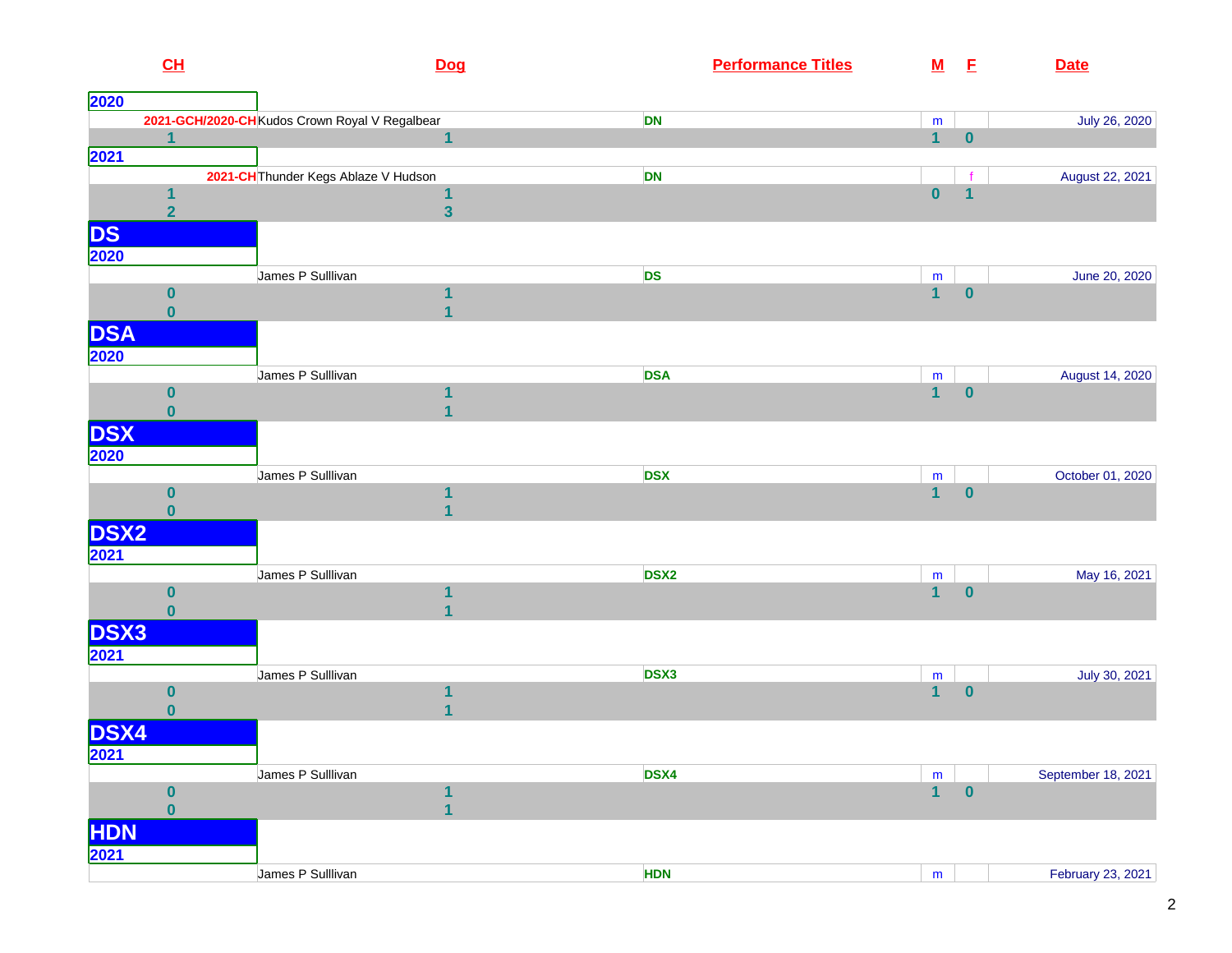| CL                      | <b>Dog</b>                                     | <b>Performance Titles</b> | ${\bf M}$      | - E      | <b>Date</b>   |
|-------------------------|------------------------------------------------|---------------------------|----------------|----------|---------------|
|                         | 2021-GCH/2020-CH Kudos Crown Royal V Regalbear | <b>HDN</b>                | m              |          | July 26, 2021 |
|                         |                                                |                           | $\overline{2}$ | $\bf{0}$ |               |
|                         | ◢                                              |                           |                |          |               |
| <b>HDNA</b><br>2021     |                                                |                           |                |          |               |
|                         | James P Sulllivan                              | <b>HDNA</b>               | m              |          | July 25, 2021 |
|                         |                                                |                           | 1              | $\bf{0}$ |               |
|                         |                                                |                           |                |          |               |
| <b>HDS</b>              |                                                |                           |                |          |               |
| 2020                    | James P Sulllivan                              |                           |                |          |               |
|                         |                                                | <b>HDS</b>                | m<br>1         |          | July 26, 2020 |
|                         |                                                |                           |                | $\bf{0}$ |               |
| <b>Overall Summary:</b> |                                                |                           | 19             |          |               |
| 6                       | 20                                             |                           | 19             |          |               |

## **Dock Diving Titles were reconized by the AKC in 2014 https://www.akc.org/sports/title-recognition-program/dock-diving/**

**Visit North America Diving Dogs for Title Descriptions:** 

**https://northamericadivingdogs.com/content/view/cmsid/22/Titles**

 **Due to the high number of Performance titles they are listed in two (2) Performance Databases - Sorted by Dog or TitleAKC Performance titles started with Obedience back in 1936.**

**DN = Dock Novice**

 **DJ = Dock JuniorDJA = Dock Junior Advanced**

**DJX = Dock Junior Excellent**

**DS = Dock Senior**

**DSA = Dock Senior Advanced**

**AJ = Air Retrieve Junior**

**AJA = Air Retrieve Advanced**

**As = Air Retrieve Senior**

**HDN = Hydrodash Novice**

**HDNA = Hydrodash Novice Advanced**

**HDS = Hydrodash Senior**

**DSX2 = Dock Senior Excellent 2**

**DSX3 = Dock Senior Excellent 3**

**DSX4 = Dock Senior Excellent 4**

 **As of April, 1, 2013 the AKC recognizes titles earned in Association events.Owners may apply to have the titles recorded to their dogs' AKC records. Titles then will be displayed on pedigrees and other AKC documents.**